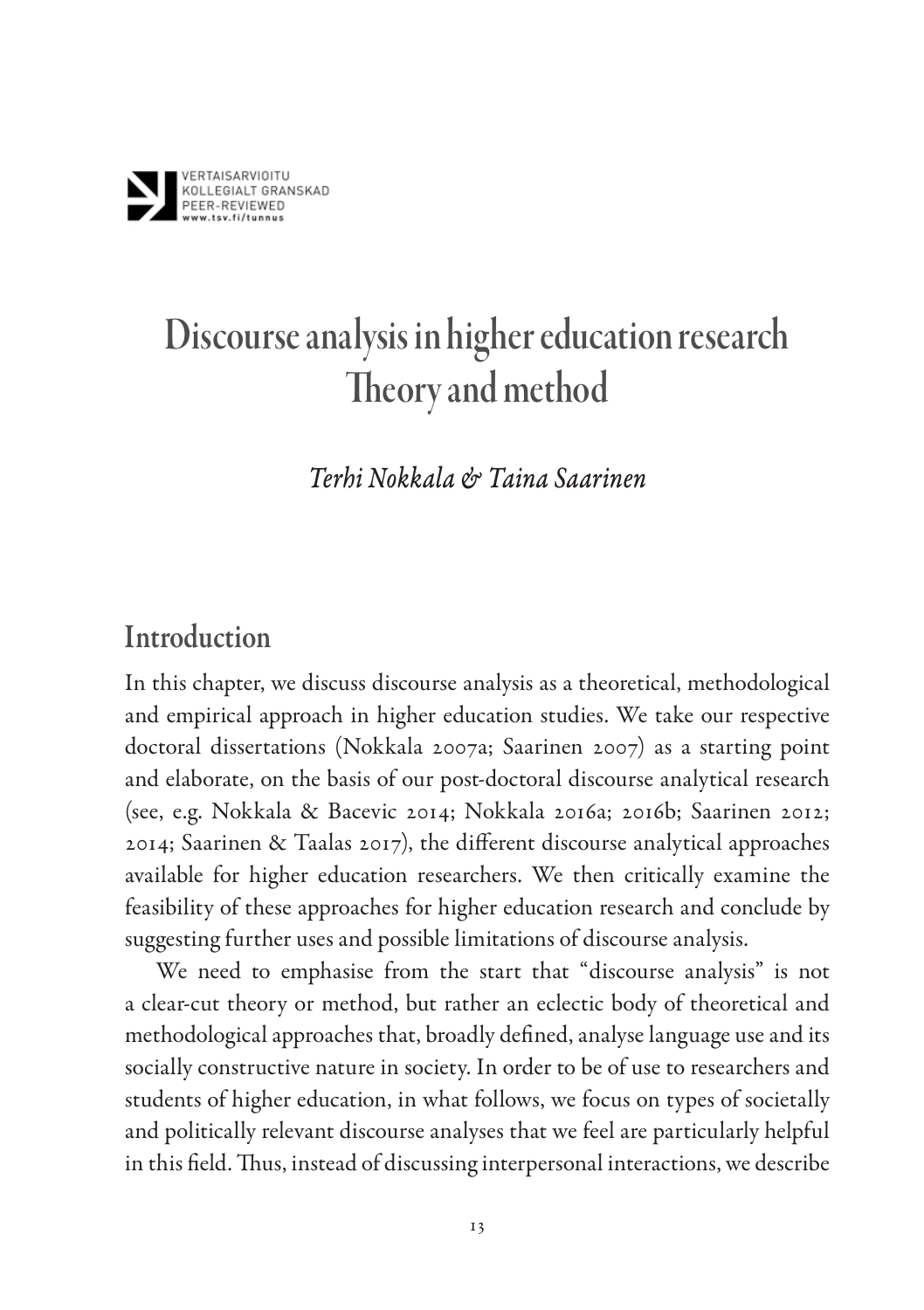discourse analyses that illuminate the discursive constitution and construction of power relations and societal structures, such as critical discourse analysis (Fairclough 1992; 2003).

### Higher education policy research and the "linguistic turn"

The "linguistic turn" in the social sciences focused on the socially constructed nature of "reality" (Berger & Luckmann 1979). With this turn, the focus was on the role of language as both describing and construing our understanding of what takes place in society. This means that we cannot assume that language (such as it is produced, for instance, in policy documents, legislation, parliamentary debates, interviews, etc.) merely describes reality; it also construes the ways in which we understand and conceptualise that (social) reality. Another implication of the linguistic turn in the social sciences is that policy texts cannot and should not be dismissed as "mere rhetoric", with little to do with "real policy" (Saarinen 2008).

While higher education studies typically use textual data (in the forms described above), textual methods have been used surprisingly sparingly (see Tight 2003; Saarinen 2007). Tight (2003) argues (2003, 188) that one (quite paradoxical) reason for the lack of textual methodologies in a textually heavy field may be that it is easily assumed that no particular guidance or methodology is needed for the apparently everyday activity of "reading the documents". In the second edition of his *Researching Higher Education*, Tight (2012, 184) points out that while discourse analysis and similar approaches have gained ground, there still seems to be little direction in the policy analysis literature regarding how to analyse document data.

We have conducted what we have described as "discourse analysis" in our respective doctoral studies (Nokkala 2007a; Saarinen 2007), later broadening our perspective on discourse analytical work in our post-doctoral research. Nokkala's (2007) approach to discourse analysis employed a critical realist ontology, combined with an emancipatory interest in knowledge. Her research sought to highlight how power works through language to create hegemonic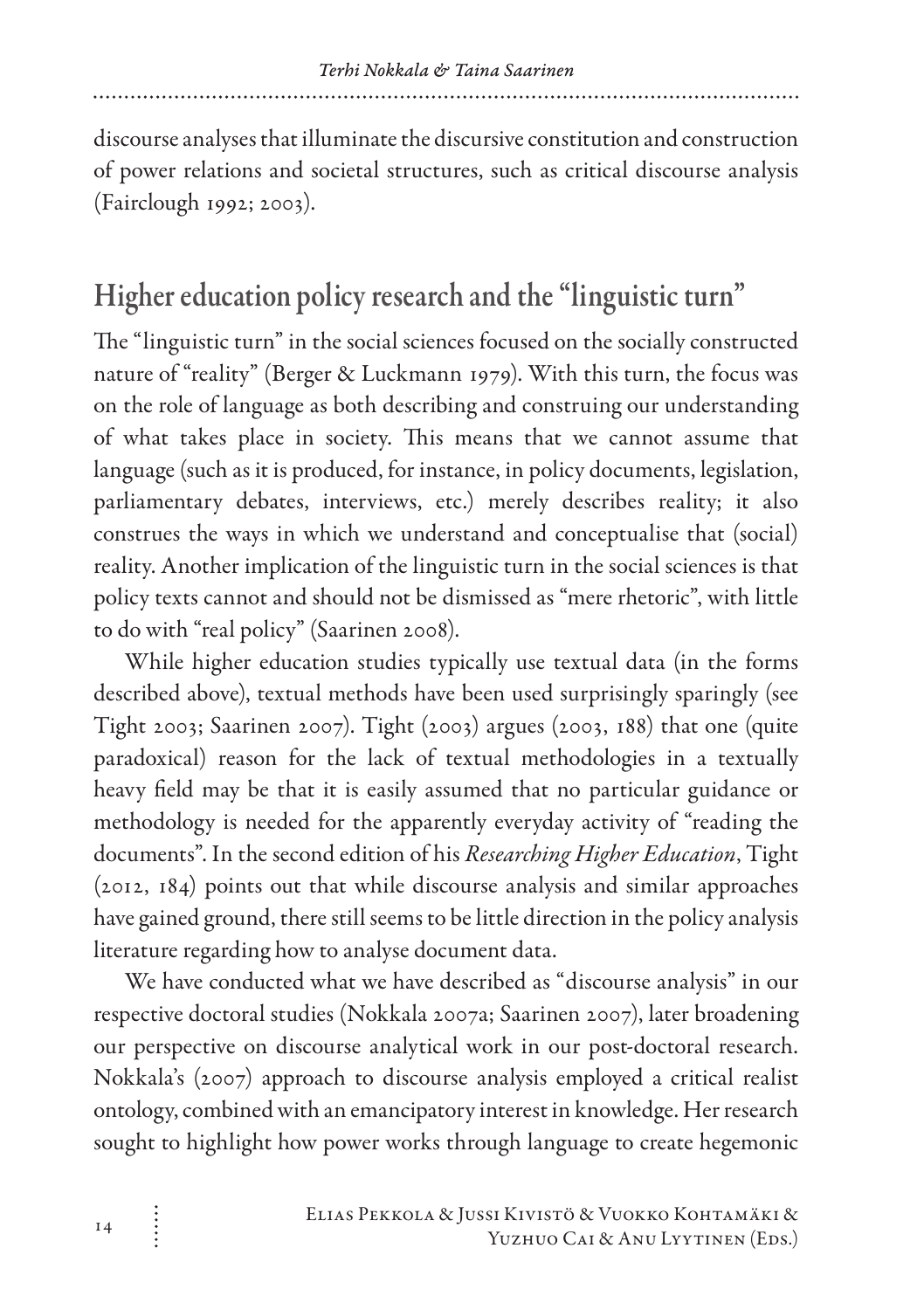discourses and hegemonic understandings of the world, consequently legitimating itself. Focusing on the discursive construction and legitimation of the internationalisation of higher education and the university as an institution, Nokkala's dissertation illuminated the manner in which discourses can act as tools for neoliberal governmentality. Through discourse, both individuals and organisations assume subjectivities of ideal ways of being and acting in the competitive knowledge society, which can be called the dominant political rationality of our time.

Saarinen's (2007) goal was to introduce not only ontological approaches to discourses that construe (social) reality in higher education policy studies, but also to test different textual methods for the analysis of policy documents and, thus (epistemologically), to help understand the ways in which we can understand the role of "language" in policy-making. Thus, Saarinen's PhD dissertation introduced textual discourse analysis in the field of higher education studies, suggesting that when policy documents are used as data, as is often the case in higher education policy research, textual analytical tools should be applied more systematically than they have been (see also Tight 2003 for a discussion of methodologies in higher education studies). She concluded that the uses of policy texts lead to a chain of operationalisations that have a real policy effect, and thus, textual discourse analysis can (both methodologically and theoretically) help identify, understand and explain higher education policies and the ideologies embedded in the debates that appear to be textual (see also Saarinen 2008a).

Ontologically, therefore, the socio-constructivist premise in our respective work was similar, but our methods of analysis were somewhat different, with Saarinen emphasising the linguistic and textual and Nokkala the political elements of discourse in their analyses.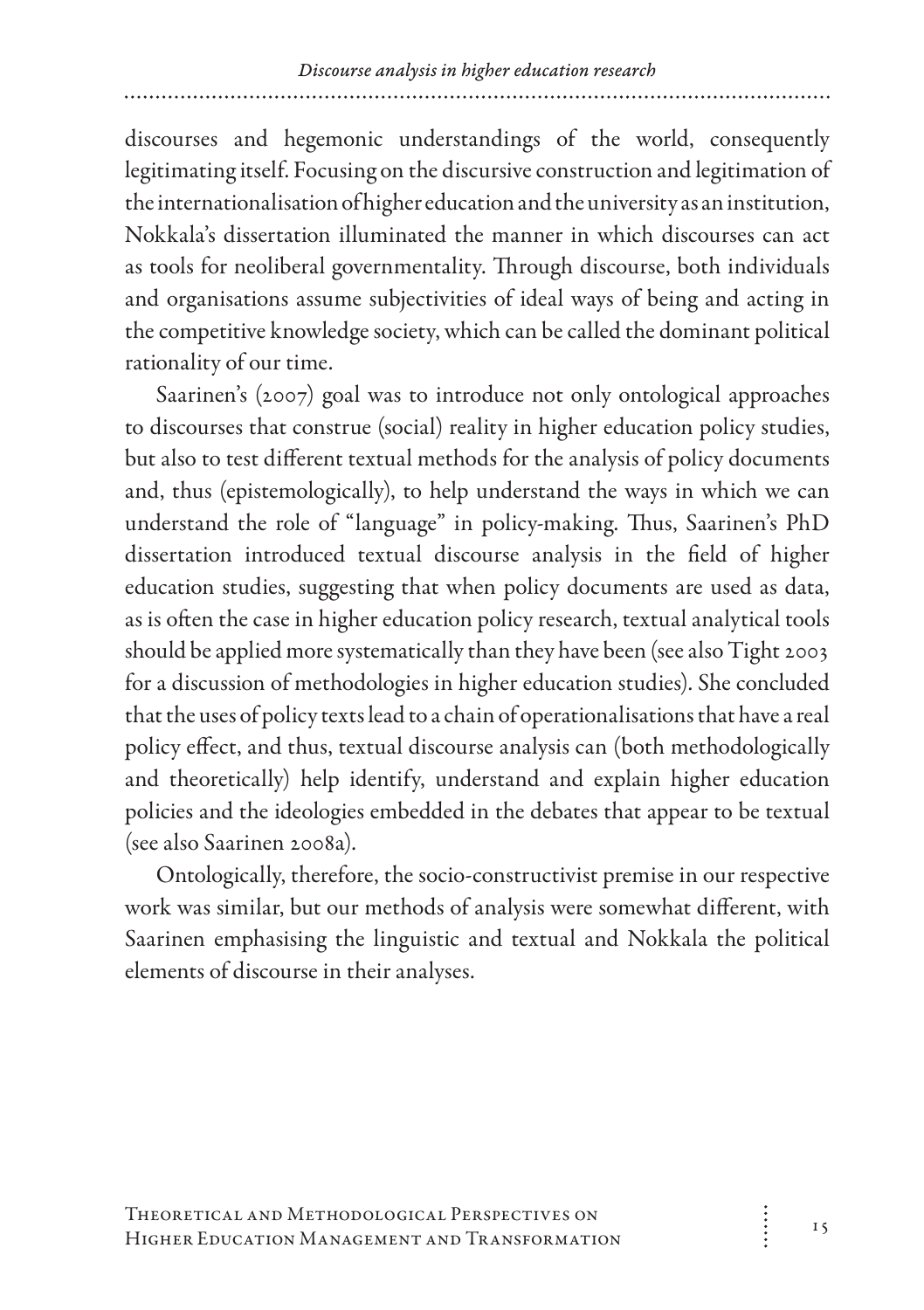#### Theoretical and methodological approaches to discourse analysis in higher education research

The conceptual mishmash regarding discourse analysis can be confusing. Describing a study as discourse analytical does not say anything about its actual approach or orientation to discourse, whether theoretically, empirically or methodologically. Similarly, the term *discourse* and its related concepts, such as text, need to be defined, as they may refer to different things depending on the theoretical or methodological approach being applied.

Gee (2015) has illustrated the basic types of discourse analysis by talking about "small d" discourse analysis ("language-in-use") and "big D" Discourse analysis (the enactment of socially and historically significant identities and social structures). Another line of division in discourse analysis would be to conceptualise discourse as linguistic and textual vs. conceptualising discourse as socio-historical knowledge construction (see, e.g. Fairclough 2003; Foucault 2002). Fairclough (2003) separates the abstract "discourse" as meaning the particular dual property of discourse in construing and describing social life, while the count noun "discourse/discourses" refers to different ways of representing social reality or different views on a particular issue.

While there are many different approaches and traditions in discourse analysis (Fairclough 1992; Wodak 2001; van Dijk 2002), in this chapter, we focus on the tradition of critical discourse analysis, which we both used in our dissertations. Critical discourse analysis (CDA) is often referred to in studies dealing with policies and politics, gender or institutional settings; and thus, it offers a helpful starting point for analysing higher education policy and practice. CDA, like discourse analysis in general, represents a broad set of viewpoints, often characterised by pragmatism, problem orientation and linguistic orientation. The three most common approaches are Wodak's discourse-historical approach (2001), van Dijk's (2002) work on discourse and cognition and Fairclough's (1992) work on language use and social structures. In CDA, texts are seen as constructing, reproducing and transforming social structures, relations and processes; thus, the analysis of texts can reveal how social control and domination are exercised, negotiated and resisted in society.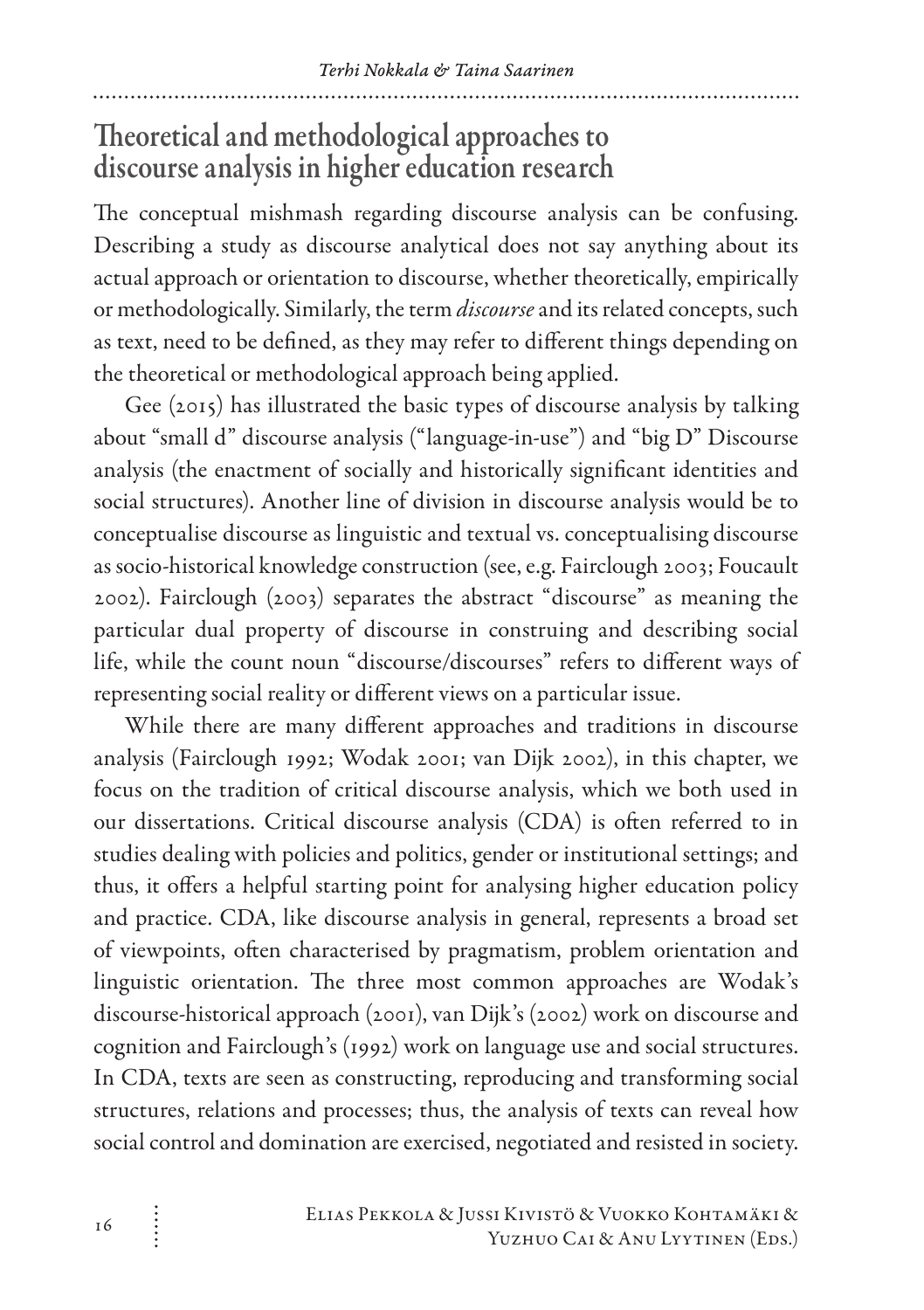As CDA often addresses "political" and contentious subjects, it has also been open to criticism for having coincidental or ideologically motivated research settings and data (Titscher et al. 2000, 163).

The process of CDA is often presented in a three-dimensional model (Figure 1), which comprises the description of the text and its linguistic features, the interpretation of the production and consumption of the texts in discursive practices and, finally, an explanation of the social context in which these discursive practices take place. The analysis process is iterative, and the analyst moves back and forth between the dimensions.

| <b>SOCIAL PRACTICE</b>                                                               |  |
|--------------------------------------------------------------------------------------|--|
| DISCURSIVE PRACTICE: PRODUCTION, DISTRIBUTION AND<br><b>CONSUMPTION OF DISCOURSE</b> |  |
| <b>TEXT</b>                                                                          |  |
|                                                                                      |  |
|                                                                                      |  |

*Figure 1. Three-dimensional conception of discourse* (Fairclough 1992, 73)

## Applying discourse analysis in higher education research

Discourse analysis, as a broad set of theoretical, methodological and analytical approaches, can be used to analyse a wide variety of issues. These include assumptions about the existing and preferred state of the world; the agents, or lack thereof, in what is or should be the state of the world; interactions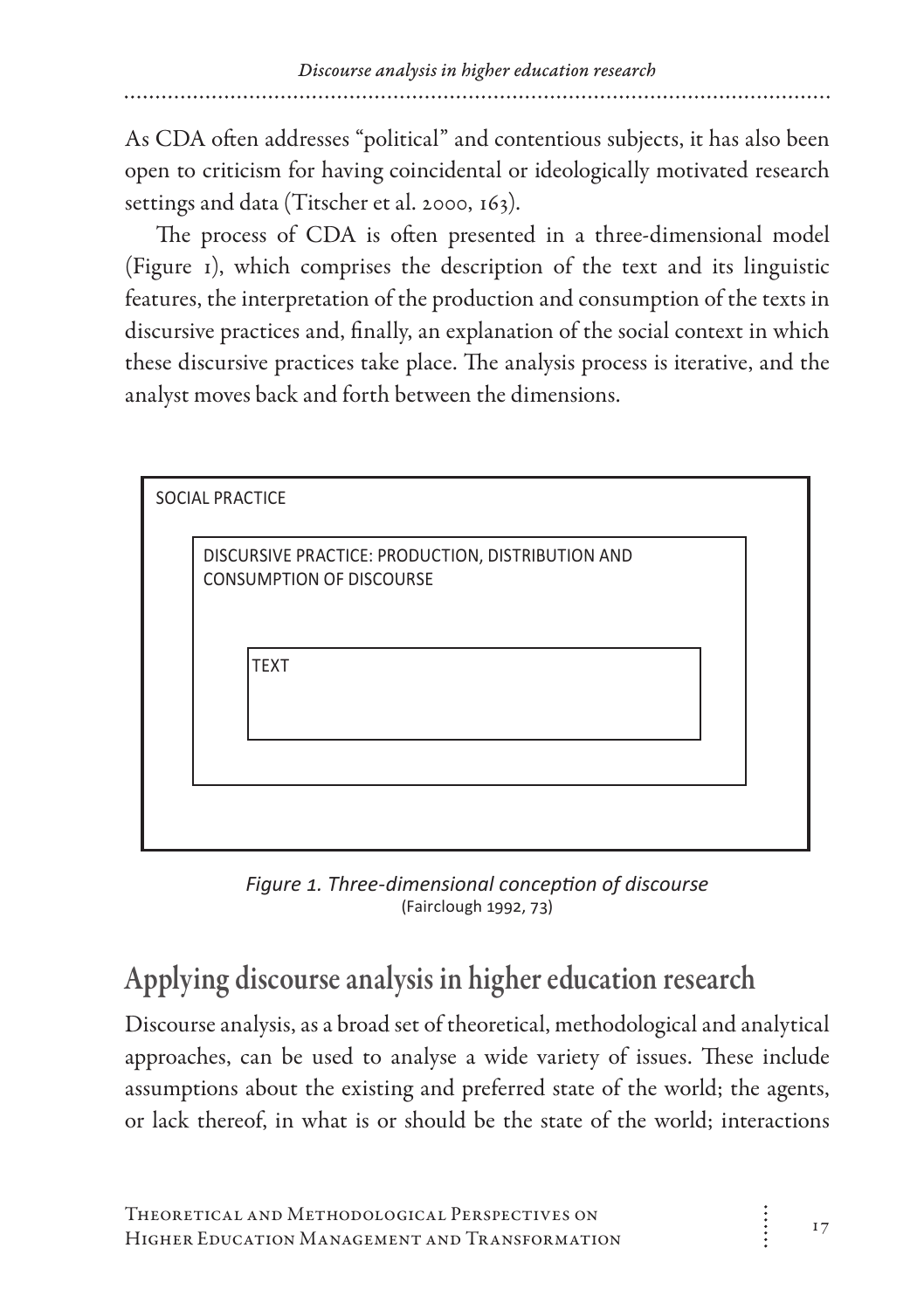between people and reproducing or changing power relations between actors or strategies used to persuade multiple audiences of the above points. Phenomena that can be studied through discourse analytical tools may take place at the micro, meso and macro levels of higher education, including in the cross-sections of these levels.

Discourse analytical traditions seek to highlight how higher education systems and institutions are constituted and how they change. Discourse analysis can be used to analyse and unfold the key phenomena and relations in higher education research, such as Clark's (1983) famed heuristics of academe: the triangle of coordination comprising the state, market and academic oligarchy as the three sites of power; the institutional-disciplinary matrix comprising an organisational dimension and a disciplinary dimension describing the sites and tensions of academic work and the makings of entrepreneurial universities (Clark 1998).

Discourse analytical studies on higher education policy have gradually increased during the 2000s (see Saarinen & Ursin 2012; Ursin & Saarinen 2013 for reviews). In most cases, the concept of discourse was not particularly problematised and was used primarily in an informal and general sense to refer to a particular "discourse" as a condensation of policy or as a "way of talking about something". Gradually, however, the concept began to be problematised more systematically. Often, a Foucauldian or critical view of discourse as a system of organising knowledge was taken (see, e.g. Robertson & Bond 2005), and discourse analysis was used in conjunction with Foucault's governmentality theory (Foucault 1991; Mulderrig 2011; Suspitsyna 2010; 2012), which was used to conceptualise how individuals, organisations and societies are governed through internalised subjectivities produced in discourse. Sometimes, the concept of discourse was utilised to describe and enable the juxtaposition of two opposing policy arguments or views (see, e.g. Välimaa & Westerheijden 1995). Uses of CDA have been rarer, possibly because of the heavy textual analysis required.

In highlighting the different ways in which discourse analysis can be used in the study of higher education policy and administration, we draw in more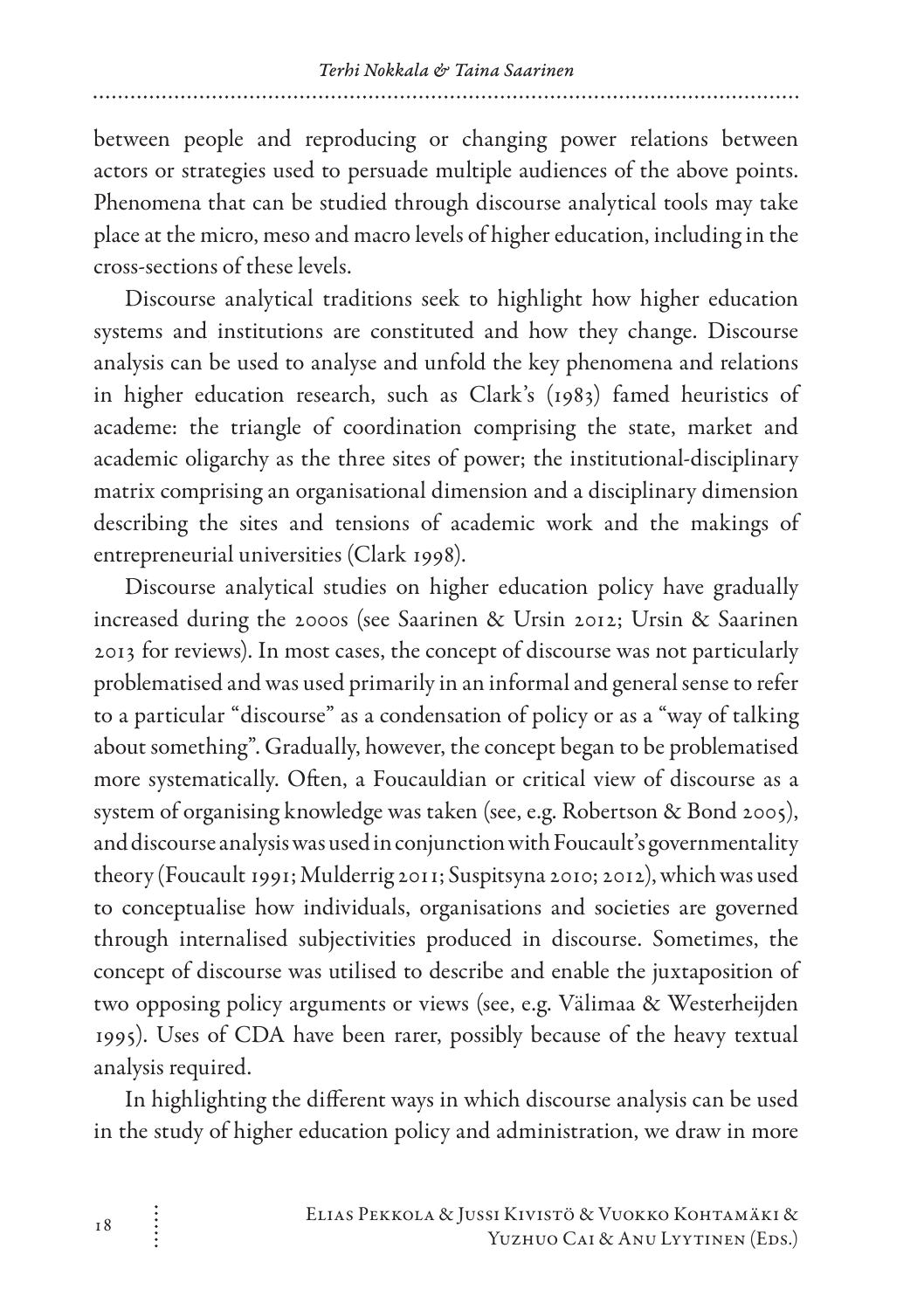detail from our own work conducted over the past ten years. The chosen examples illustrate the multiple applications of discourse analysis, with more linguistically- and politically-oriented studies.

Nokkala's (2007a) dissertation, which was also published as a monograph, addressed the discourses of the internationalisation of higher education in Finland and Europe, including in relation to the discursive construction of the role of the university in the competitive knowledge society. The discourse analytical approach of the study relied on Fairclough's CDA and Foucault's governmentality theory. Thus, it focussed especially on the third dimension of discourse, namely the ways in which discourse constitutes non-discursive structures and practices. drawing from an analysis of international, national and university level higher education policy documents as well as interviews with higher education leaders and practitioners, Nokkala identified three discourses that support the internationalisation of higher education: internationalisation as individual growth, the rethinking of the university and the opening up of the country, respectively. Similarly, Nokkala identified three discourses that construct the legitimacy of the university as an institution: science and knowledge, civilisation and well-being and competition and competitiveness, respectively. Through these discourses, the image of an ideal university in the context of a competitive knowledge society is constructed. Nokkala's study was also interested in the way in which discourses contribute to the upholding and changing of power relations. The spin-off articles resulting from the dissertation addressed the discourses and narratives of the Bologna Process (Nokkala 2007b) and Finland (Nokkala 2008) in the context of the knowledge society.

Upon completing the dissertation, Nokkala's discourse analytical work (Nokkala 2012; 2014; 2016a; 2016b) moved beyond the Finnish context, though retaining a focus on the mostly European framework. In her postdoctoral work, Nokkala expanded on the mechanisms through which discourse works on policy, focusing especially on how the state of no alternatives in policy is discursively created through, for example, persuasive genres of language, knowledge production or local translations of global discourses. Discourse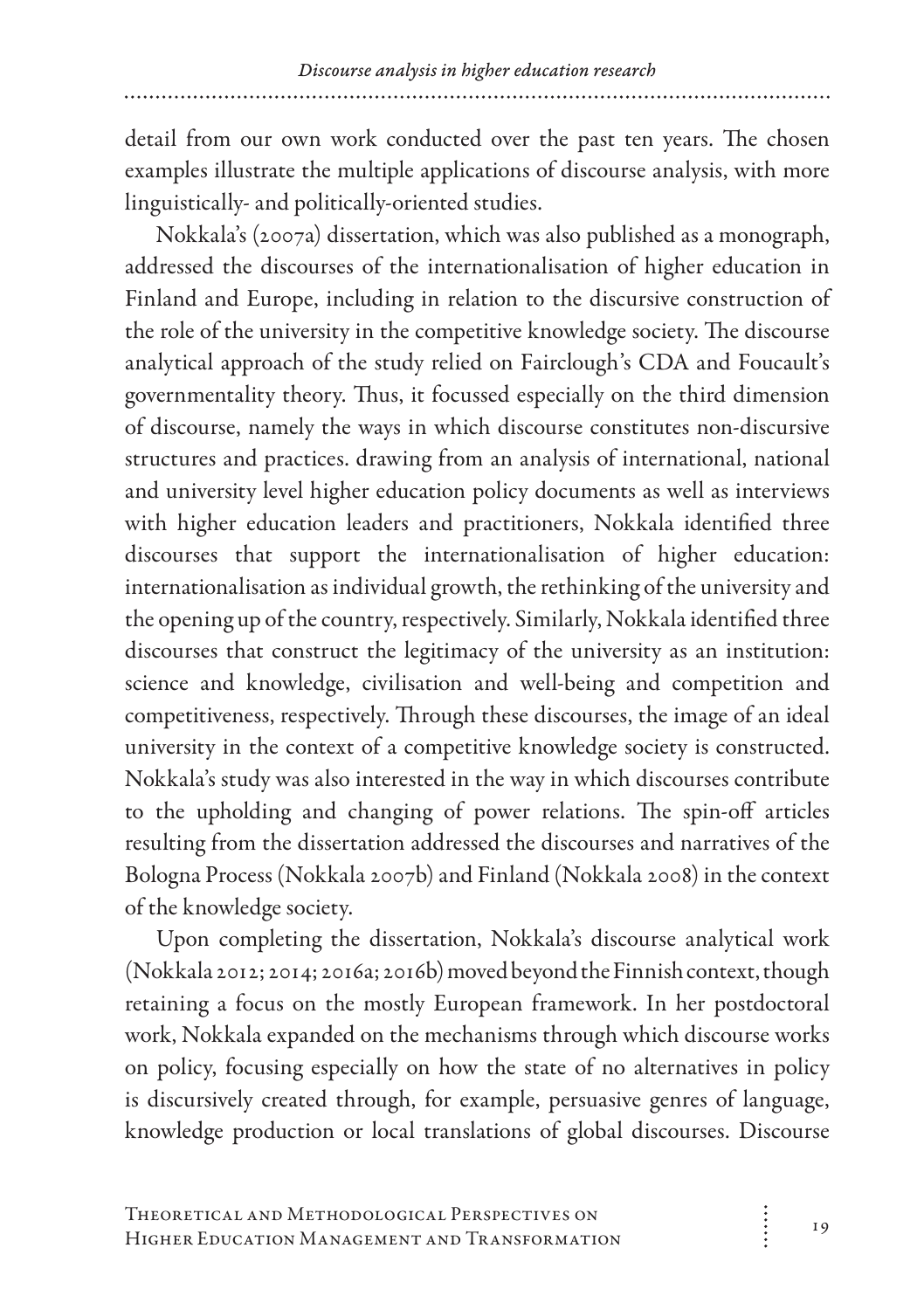works to colonise policy solutions so that only a given course of action seems feasible. In the context of neoliberal political rationality, market-based, commodified and competition-oriented solutions are often favoured. Thus, Nokkala's work has taken a critical and emancipatory turn. For example, in their discourse theoretical article, Nokkala and Bacevic (2014) studied the way in which the European University Association has contributed to the construction of knowledge on university autonomy and the resulting emergence of a hegemonic discourse. Through this knowledge construction, they have similarly constructed their own agency in the European Higher Education Area.

Nokkala (2016a) has also analysed policy discourse from a rhetorical perspective, focusing on the discursive elements used in policy texts to make policy persuasive, to construe it as rational and logical and to create a sense of urgency in bringing it about. Drawing from Martin's (1989) work on genre analysis, Nokkala uses the notions of the analytical and hortatory register to study how, first, policy discourse presents what the world is like and, second, what should be done, and how, to achieve the desired state of affairs. Analysing 60 higher education and science and technology policy documents from five countries, Nokkala illustrates how policy discourse constructs a "state of no alternatives", in which the state of affairs, as described by the discourse, becomes an immutable fact and charts the only logical course forward.

Finally, Nokkala (2016b) has also focused on the construction and longterm evolution of national and global policy narratives concerning the link between the knowledge society and higher education in different types of knowledge societies: Finland, Portugal, Germany, the United Kingdom and the United States. The analysis highlights both convergent and divergent elements across the higher education and science and technology policy discourse in the five countries, spelling out the corresponding globalised and localised discursive practices.

Saarinen's (2007) dissertation employed a critical discourse analysis starting point to the study of *quality* as a higher education policy concept and, consequently, to higher education assessment as a higher education policy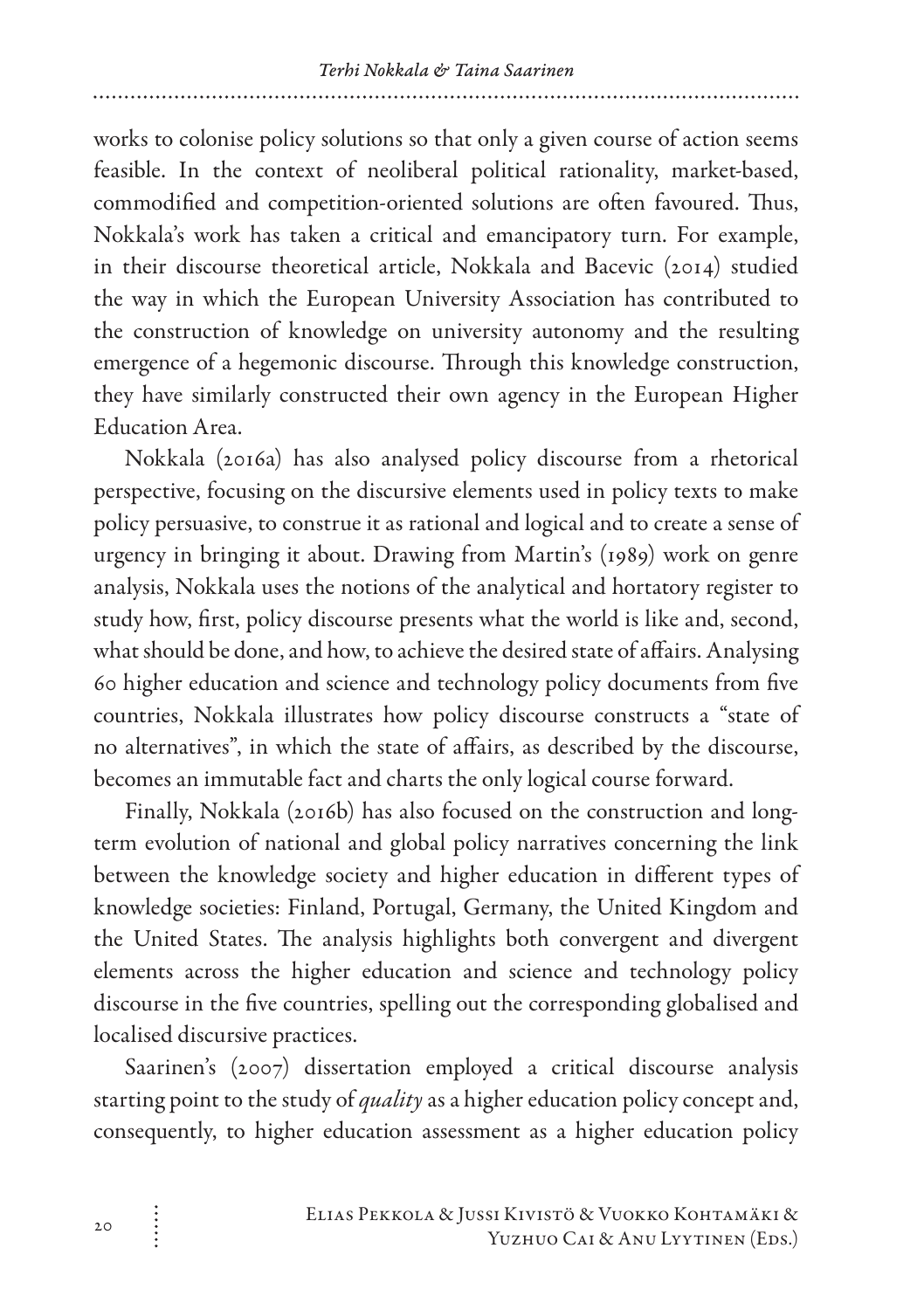phenomenon. The main question was: *What kind of higher education policy is produced and supported in the name of "quality"?* The article format of the dissertation made it possible to test different kinds of textual tools.

The first article (Saarinen 2005a) looks into the value assumptions assigned to *quality* in European-level policy documents, showing the gradual mainstreaming of the concept of quality. The second article (2005b) analyses the metaphors and actions that are discursively connected with the words "quality" and "assessment", particularly in the Finnish context, showing the development of *quality* from a policy problem to a policy solution and problematising the ways in which action is discursively construed. The third article (Saarinen 2008b) analyses persuasiveness, particularly persuasive presuppositions in higher education policy documents, in understanding the ways in which a particular policy is construed as self-evident and uncontested. The fourth article (Saarinen 2008c) develops the discursive analysis of actors and action, resulting in the problematisation of active or passive inclusion or exclusion in higher education policy, while the fifth article (Saarinen & Ala-Vähälä 2007), which was developed from ideas in the fourth article, discusses the intended meanings vs. actual uses of *accreditation*, resulting in an analysis of transnational differences in the conceptualisation of accreditation.

Following the completion of the dissertation, Saarinen continued to examine the internationalisation of higher education, particularly from the point of view of implicitness, i.e. the way in which implicating (rather than explicating) a policy view can actually make the policy construction more effective (see, e.g. Saarinen & Nikula 2013; Saarinen 2014). The absence or presence of the mention of a language, for instance, may be indexical of policy ideologies. Implicit discursive assertions (such as presuppositions) can be used to trigger audience consent, whereas explicit assertions may draw more attention and even criticism (Wodak 2007). Fairclough (2003, 82) suggests that it is more effective to present ideologically loaded political opinions implicitly as if they were common sense. Implicit expression is, thus, an instrument for presenting (as well as suggesting) ideologically loaded policies as common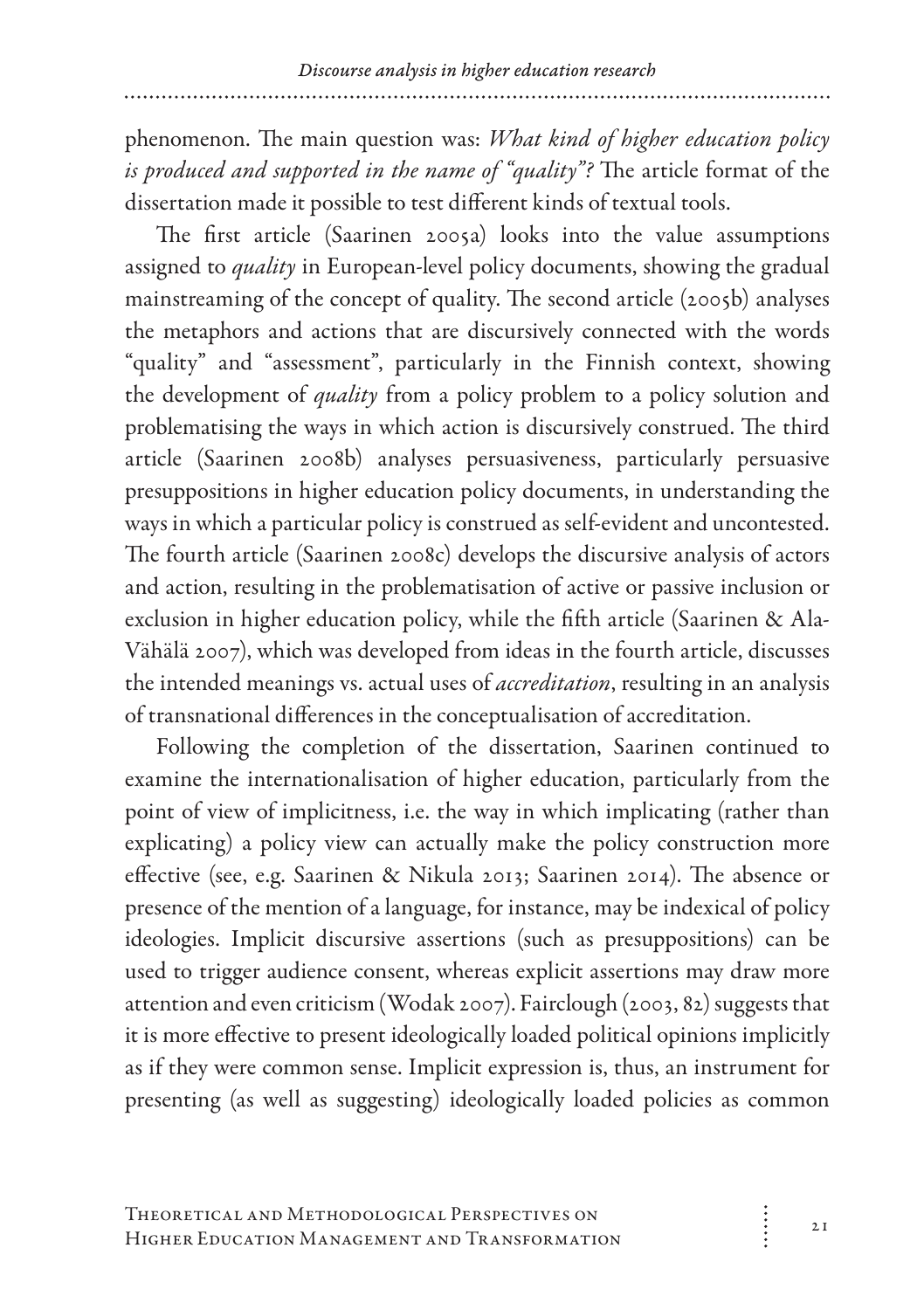ground facts, a property of discourse that is also relevant in the 2017 landscape, where the media's role in politics is being heavily discussed (Saarinen 2008b).

Discursive analyses of language ideologies in higher education and the observation that higher education policies are complex combinations of local and global initiatives and potentially conflicting interests led Saarinen to further develop discourse analytical methodologies in the study of policy as multisited, i.e. as situated, layered and temporally and spatially fluctuating (instead of linear and hierarchical) (see Saarinen & Nikula 2013; Halonen, Ihalainen & Saarinen 2015; Saarinen & Taalas 2017). This approach has been beneficial in acknowledging the complex nature of policies of internationalisation in higher education and making visible the multi-layered and discursively connected ideologies and hierarchies in higher education internationalisation.

#### Challenges and limitations of discourse analysis

Discourse analysis has been increasingly used, both by us and others in the field of higher education research in the years following the defence of our PhD theses in December 2007. Recent PhD dissertations in higher education research in Finland that have employed discourse analysis include Haltia (2012), Kankaanpää (2013), Laajala (2015) and Schatz (2016). Equally, discursive approaches have, in recent years, found their way in higher education policy research (see, e.g. Ramirez & Tiplic 2014; Fabricius, Mortensen & Haberland 2017; Buckner 2017). This is an indication of the way in which social constructivism has penetrated research, not just in higher education, but in social sciences in general. This has obvious benefits. By focusing on what kinds of social realities are construed by linguistic means, discourse analysis reveals the contexts and ways in which policy construction makes certain policies appear inevitable. A systematic, rigorous analysis of textual data is necessary in order to raise the level of abstraction from the (superficially) textual to the discursive to the societal (Fairclough 2003) and to make more transparent the apparent black box of policy as discourse vs. policy as action.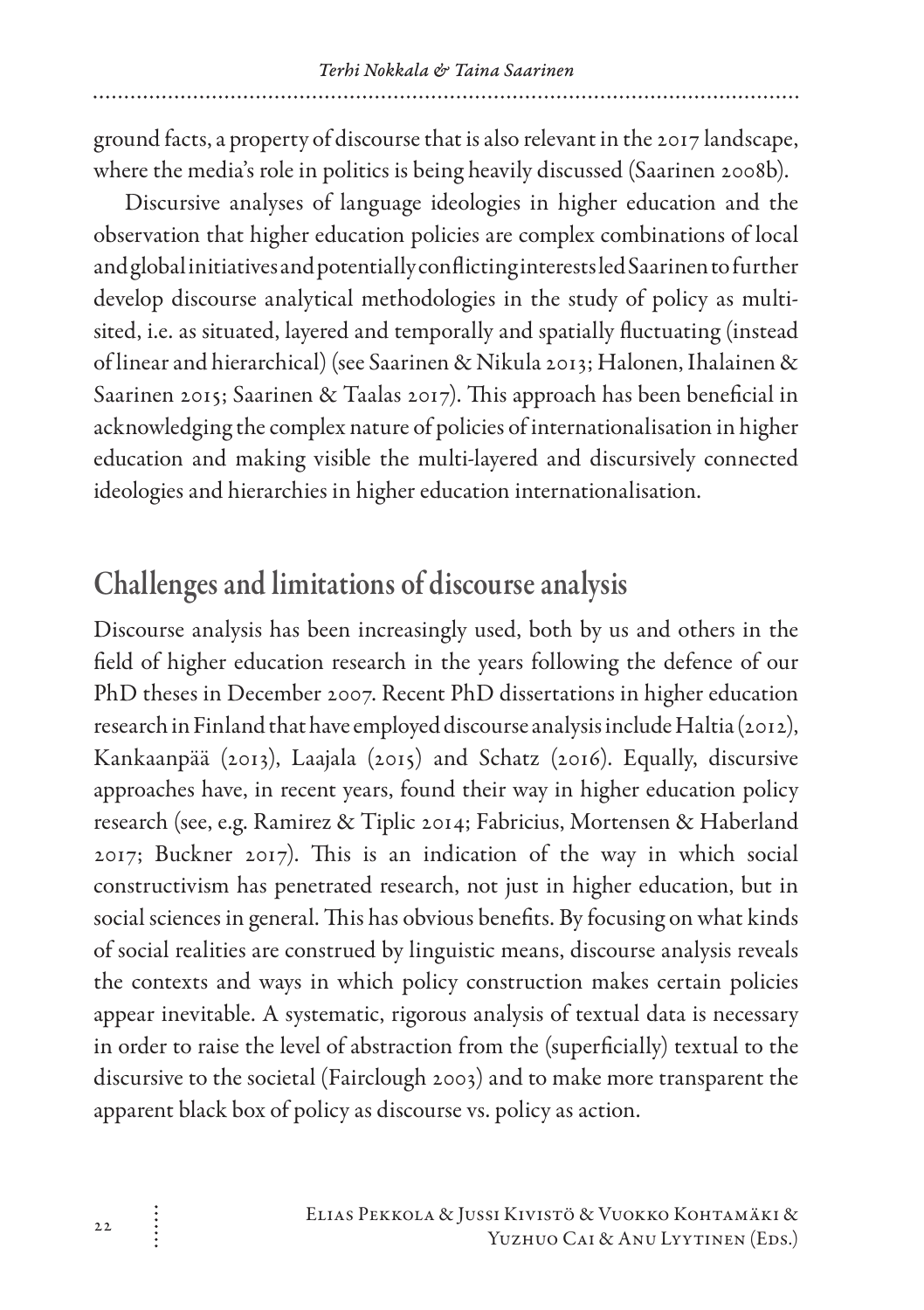Conversely, textual analyses of large masses of documents ("text") can be time-consuming, and the relationship between "policy reality" (as understood by the actors in the field) and "policy construct" (as a product of discourse analysis) may be obscure or difficult to explain to policy-makers (see Saarinen & Ursin 2012).

Another potential problem in any discourse analytical approach is theoretical in nature: the possible over-analysis of language may lead to the researcher distancing himself or herself from the physical environment in which the social construction of reality takes place. This is at the core of the longstanding debate between ontologically realist and relativist approaches to discourse analysis. Realist approaches (cf. Parker 1992; Willig 1998; Fairclough, Jessop & Sayer 2001) perceive there to be non-discursive social practices and institutions or structures that are not constituted by discourse, thereby reproducing unequal power relations in society. The more relativistically oriented approaches have focused on highlighting the multiplicity of contextual linguistic practices, without alluding to the non-discursive realities from which they stem (Edwards, Ashmore & Potter 1995; Potter 1996). Relativist approaches have been criticised by realists for their failure to engage in critical debates to highlight and change the power structures in society and, thus, empower disadvantaged groups. This leads to another question: while the discursive nature of policy has been understood, the process of how "discourse IS action" is a black box in the empirical sense. It thus seems that a post-discursive "material turn" is needed: linguistic phenomena need to be reduced to their fundamentally material roots in order to make "discourse as action" transparent.

Similarly, discourse analysis may also fail if it is not applied rigorously. Merely summarising the data, taking sides in the analysis, thinking that quoting text excerpts equals analysis, picking isolated quotes or spotting various linguistic features all amount to typical under-analysis and, thus, failure in discourse analysis (Antaki, Billig, Edwards & Potter 2004). The notion of discourse analysis as unanalytical also constitutes one of the most common, and often well-deserved, critiques of discourse analysis.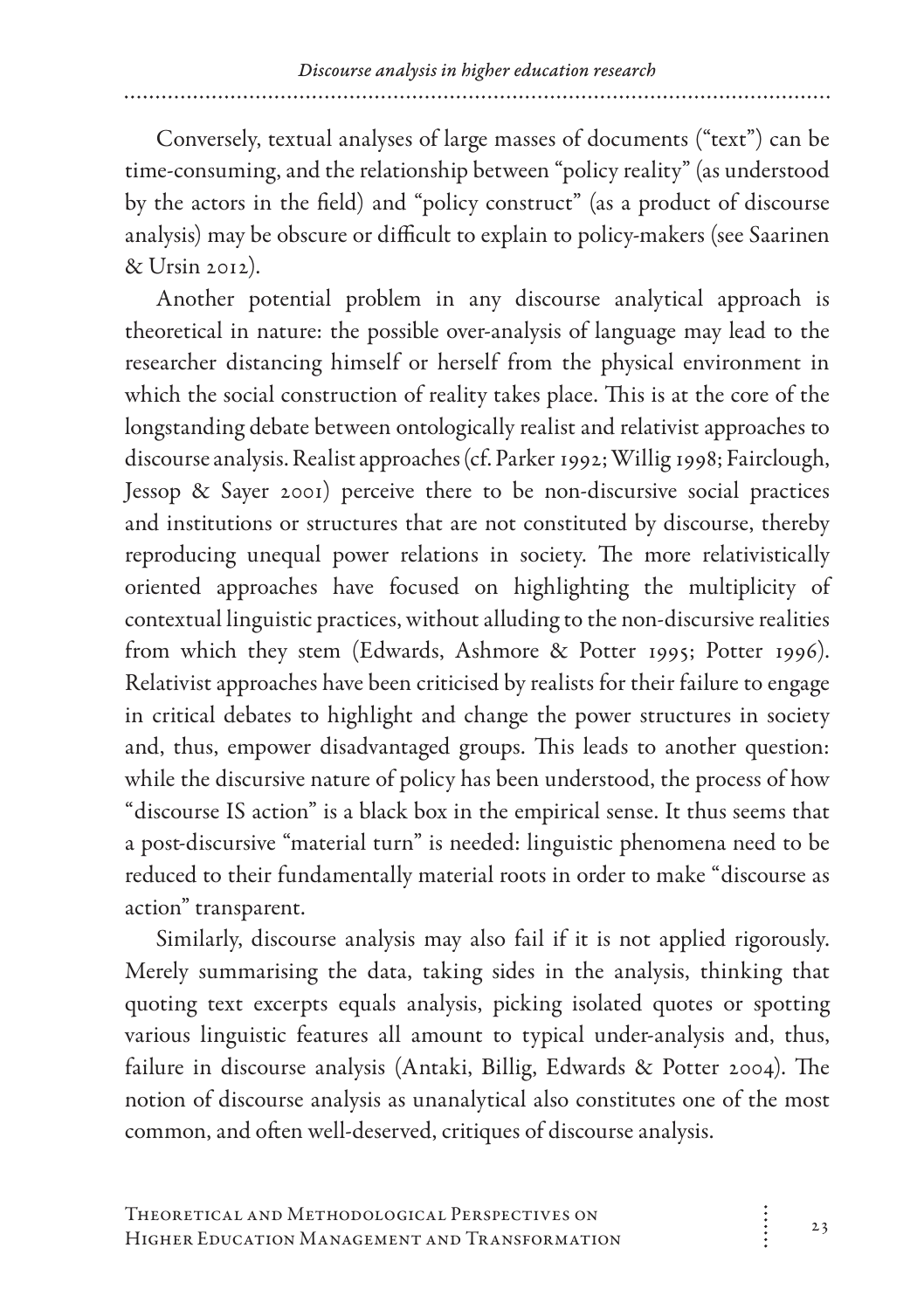Another methodological challenge, and one faced by Nokkala, specifically in her PhD dissertation (2007) and some of her post-doctoral research (2016b), relates to operating in multiple languages and the need for multiple translations at various stages of the research process. In an international comparative study (e.g. Nokkala 2016b), documents may be written in languages in which the researcher has varying levels of fluency. Official policy documents may have unofficial translations, or the translation may be done by the researcher. Interviews may be conducted in a language that is non-native to the interviewee or the interviewer, or they may need to be translated for the purposes of reporting the research results. As language does not merely describe, but also constitutes and constructs reality, these multiple translations add an additional layer of interpretation and are a source of both practical and epistemological challenges.

Finally, as discourse analysts, we must be mindful of the potential problems arising from the power of discourse. In her dissertation, Nokkala (2007a, 235) states that "History has shown us that the narratives and discourses may also be potentially dangerous, the narrative of nationalism, and what it has inspired in the past, provides a good example of this. Narratives and discourses are often instated by the winners rather than the losers, and they become dominant when other narratives are no longer tolerated". Ten years later, this statement still rings true. For thirty years, scholars of discourse and discourse analysis have argued that social reality is socially constructed and that power in society is inimically related to the potential of people to construct their own discourses as hegemonic facts. Politicians, civil society actors and the media have taken heed. With the rise of "alternative facts", linked, for example, to the process of the United Kingdom leaving the European Union, i.e. the socalled Brexit, and the ascent of Donald Trump to the US presidency, we see such discursive constructions of reality in action. As discourse analysts have to conduct their analysis ethically and systematically, societal actors should engage in discursive constructions with similar care.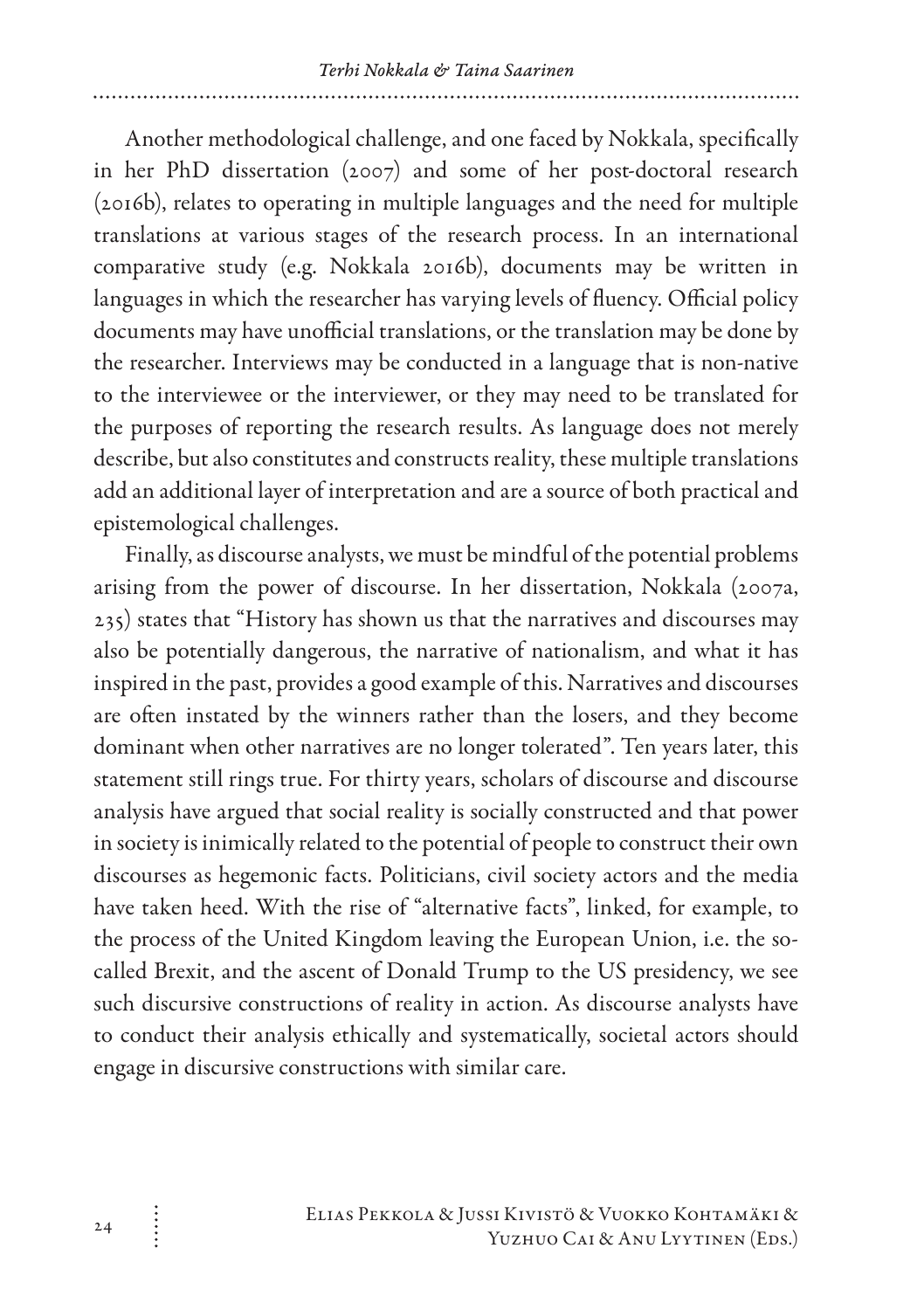#### References

- Antaki, C., Billig, M., Edwards, D. & Potter, J. (2002). Discourse analysis means doing analysis: A critique of six analytic shortcomings. *DAOL Discourse Analysis Online* [electronic version], 1(1). Retrieved from https://extra.shu.ac.uk/daol/ articles/open/2002/002/antaki2002002-paper.html.
- Berger, P. & Luckmann, T. (1979). *The social construction of reality*. Harmondsworth: Peregrin Books. (Original work published in 1966.)
- Buckner, E. S. (2017). The changing discourse on higher education and the nationstate, 1960–2010. *Higher Education, 74*(3), 473–489.
- Clark, B. R. (1983). *The higher education system*. Berkeley: University of California Press.
- Edwards, D., Ashmore, M. & Potter, J. (1995). Death and furniture: The rhetoric, politics and theology of bottom line arguments against relativism. *History of the Human Sciences, 8*(2), 25–49.
- Fabricius, A. H., Mortensen, J. & Haberland, H. (2017). The lure of internationalization: Paradoxical discourses of transnational student mobility, linguistic diversity and cross-cultural exchange. *Higher Education, 73*(4), 577–595.
- Fairclough, N. (1992). *Discourse and social change*. Cambridge: Polity Press.
- Fairclough, N. (2003). *Analysing Discourse. Textual analysis for social research*. London: Routledge.
- Fairclough, N., Jessop, B. & Sayer, A. (2004). Critical realism and semiosis. In J. Joseph & J. Roberts (Eds.), *Realism, discourse and deconstruction*. London: Routledge,  $23 - 42.$
- Foucault, M. (2002). *An archaeology of knowledge*. (A. M. Sheridan Smith, Trans.). London: Routledge Classics. (Original work published in English in 1972.)
- Foucault, M. (1991). Governmentality. In G. Burchell, C. Gordon & P. Miller (Eds.), *The Foucault effect: Studies in governmentality*. Chicago: University of Chicago Press.
- Gee, J. P. (2015). Discourse, small d, big D. *The International Encyclopedia of Language and Social Interaction*, 1–5.
- Halonen, M., Ihalainen, P. & Saarinen, T. (2015). Diverse discourses in time and space. Historical, discourse analytical and ethnographic approaches to multisited language policy discourse. In M. Halonen, P. Ihalainen & T. Saarinen (Eds.), *Language policies in Finland and Sweden. Interdisciplinary and multisited comparisons*. Bristol: Multilingual Matters, 3–28.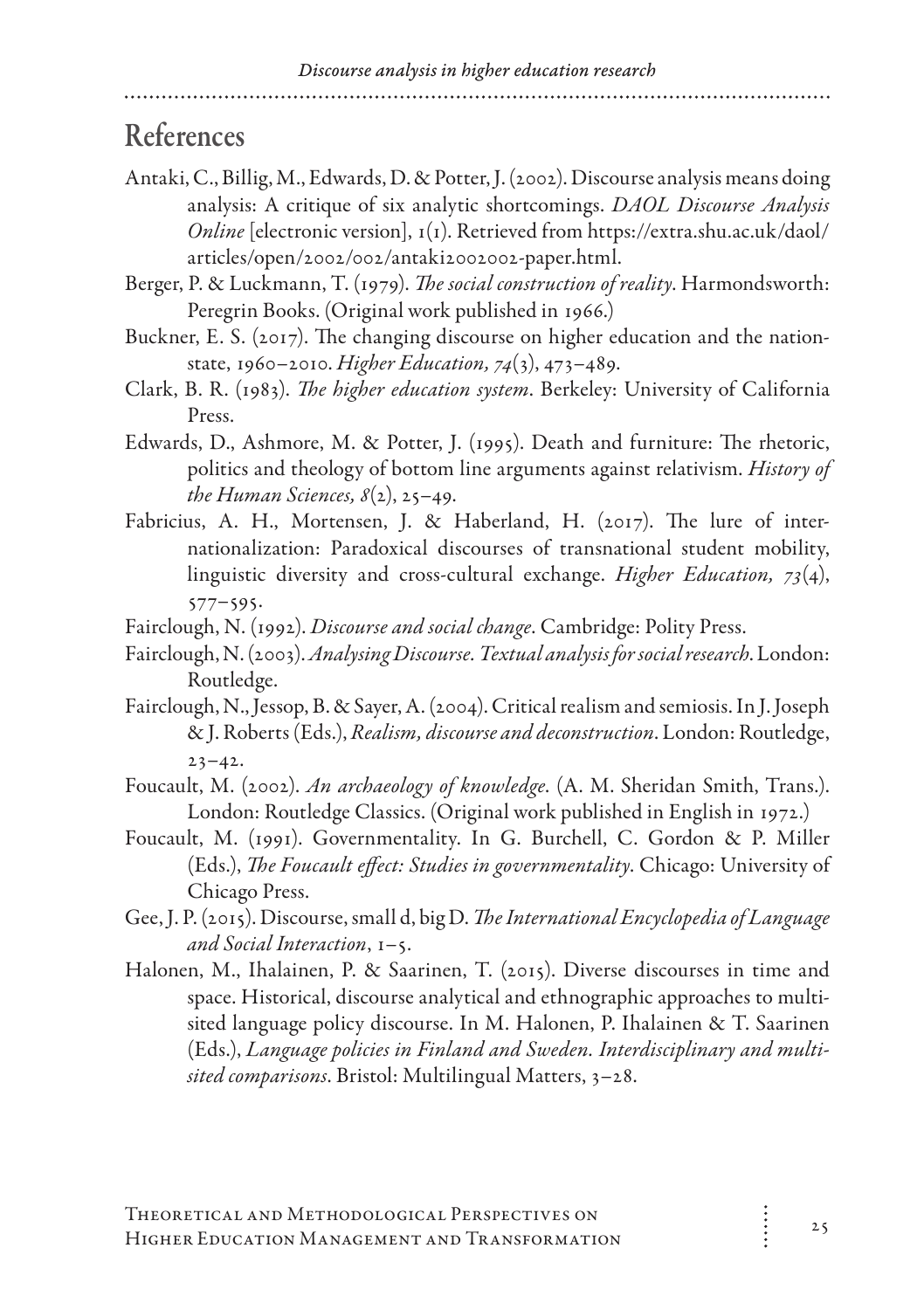- Haltia, N. (2012). *Yliopiston reunalla. Tutkimus suomalaisen avoimen yliopiston muotoutumisesta*. Annales Universitatis Turkuensis, sarja C, osa 352. Turku: Turun yliopisto.
- Kankaanpää, J. (2013). *Kohti yritysmäistä hyöty-yliopistoa. Valtiovallan tahto Suomessa vuosina 1985–2006 ja kokemukset kolmessa yliopistossa*. Annales Universitatis Turkuensis, sarja C, osa 369. Turku: Turun yliopisto.
- Laajala, T. (2015). *Diskurssianalyyttinen tutkimus ammattikorkeakoulun opetussuunnitelman kehittämisprosessista*. Acta Electronica Universitatis Lapponiensis 177. Rovaniemi: Lapin yliopisto.
- Martin, J. R. 1989. *Factual Writing: Exploring and Challenging Social Reality*. 2nd ed. Oxford: Oxford University Press.
- Mulderrig, J. (2011). Manufacturing consent: A corpus-based critical discourse analysis of New Labour's educational governance. *Educational Philosophy and Theory*,  $43(6)$ ,  $562 - 578$ .
- Nokkala, T. (2007a). *Constructing ideal universities—The internationalisation of higher education in the competitive knowledge society*. Tampere: Tampere University Press.
- Nokkala, T. (2007b). The Bologna Process and the role of higher education: Discursive construction of the European Higher Education Area. In J. Enders & B. Jongbloed (Eds.), *Public-private dynamics in higher education expectations, developments and outcomes*. Bielefeld: Transcript Verlag, 221–245.
- Nokkala, T. (2008). 'Finland is a small country': Narrative construction of the internationalisation of higher education. In N. Fairclough, B. Jessop & R. Wodak (Eds.), *Education and the knowledge-based economy in Europe*. Amsterdam: Sense Publishers, 171–190.
- Nokkala, T. (2012). Institutional autonomy and the attractiveness of the European Higher Education Area—Facts or tokenistic discourse? In A. Curaj, P. Scott, L. Vlasceanu & L. Wilson (Eds.), *European higher education at the crossroads. Between the Bologna Process and national reforms*. Heidelberg: Springer, 59–  $8<sub>1</sub>$
- Nokkala, T. (2016a). Making the case for policy—Persuasiveness in higher education, science and technology policy discourse. *European Journal of Higher Education, 6*(2), 144–158.
- Nokkala, T. (2016b). National stories, convergent trends and divergent paths— Discursive construction of knowledge society in higher education policy texts. In D. Hoffman & J. Välimaa (Eds.), *Re-becoming universities? Higher education institutions in networked knowledge societies*. Dordrecht: Springer, 247–282.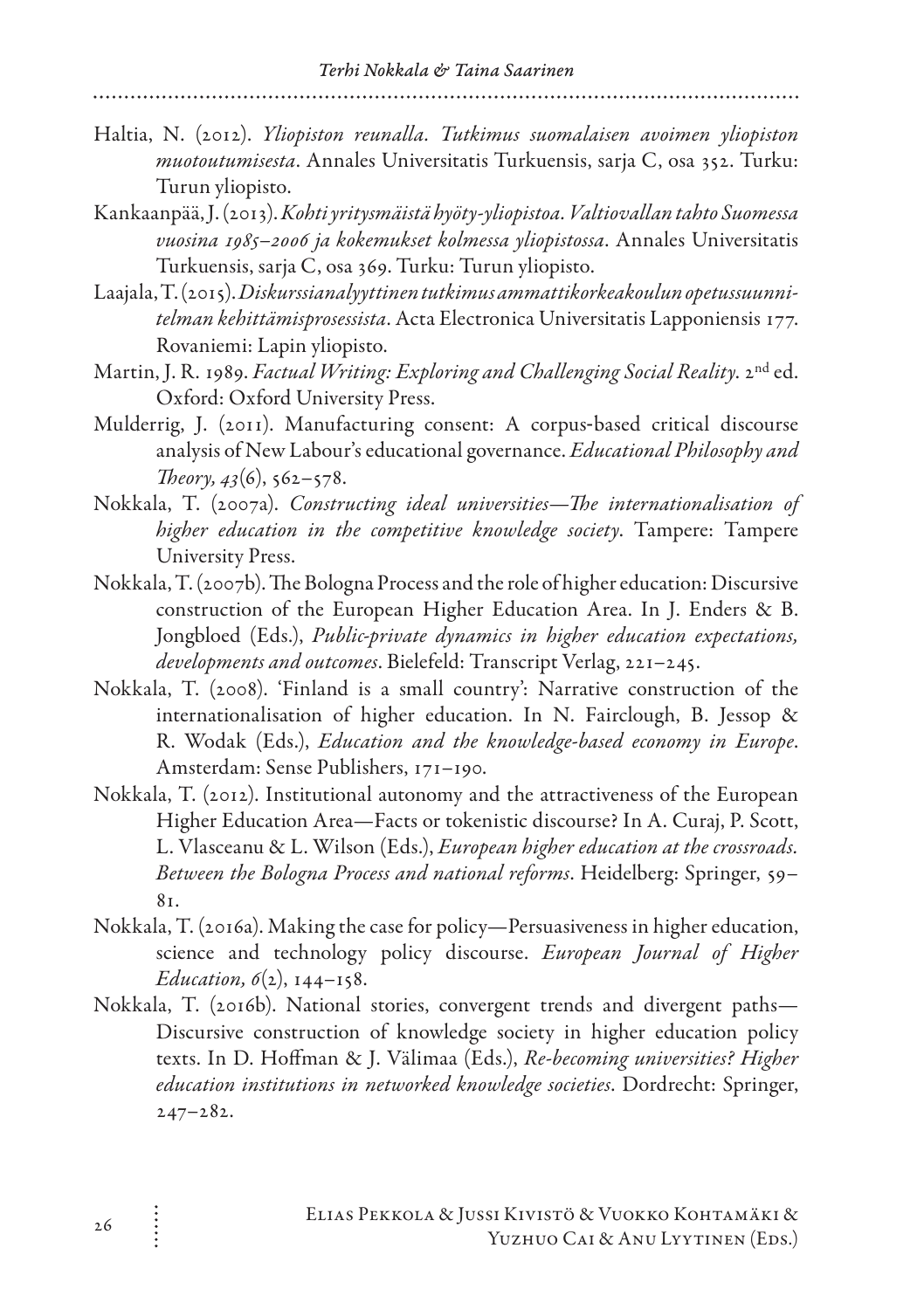Nokkala, T. & Bacevic, J. (2014). University autonomy, agenda setting and the construction of agency: The case of the European University Association in the European Higher Education Area. *European Educational Research Journal, 13*(6), 699–714.

- Parker, I. (1992). *Discourse dynamics: Critical analysis for individual and social psychology*. London: Routledge.
- Potter, J. (1996). *Representing reality: Discourse, rhetoric and social construction*. London: Sage.
- Ramirez, F. & Tiplic, D. (2014) In pursuit of excellence? Discursive patterns in European higher education research. *Higher Education, 67*(4), 439–455.
- Robertson, J. & Bond, C. (2005). The research/teaching relation: A view from the edge. *Higher Education, 50*(3), 509–535.
- Saarinen, T. (2005a). 'Quality' in the Bologna Process: From 'competitive edge' to quality assurance techniques. *European Journal of Education, 40*(2), 189–204.
- Saarinen, T. (2005b). From sickness to cure and further: Construction of 'quality' in Finnish higher education policy from the 1960s to the era of the Bologna process. *Quality in Higher Education, 11*(1), 3–15.
- Saarinen, T. (2007). *Quality on the move: Discursive construction of higher education policy from the perspective of quality*. Jyväskylä: University of Jyväskylä.
- Saarinen, T. (2008a). Position of text and discourse analysis in higher education policy research. *Studies in Higher Education, 33*(6), 719–728.
- Saarinen, T. (2008b). Persuasive presuppositions in OECD and EU higher education policy documents. *Discourse Studies, 10*(3), 341–359.
- Saarinen, T. (2008c). Whose quality? Social actors in the interface of transnational and national higher education policy. *Discourse: Studies in Cultural Politics of Education, 29*(3), 179–193.
- Saarinen, T. (2012). Internationalization and the invisible language? Historical phases and current policies in Finnish higher education. In S. Ahola & D. Hoffman (Eds.), *Higher education research in Finland: Emerging structures and contemporary issues*. Jyväskylä, Finland: Jyväskylän yliopisto, 235–248.
- Saarinen, T. (2014). Language ideologies in Finnish higher education in the national and international context: A historical and contemporary outlook. In A. Hultgren, F. Gregersen & J. Thøgersen (Eds.), *English in Nordic universities: Ideologies and practices*. Amsterdam, Philadelphia: John Benjamins Publishing Co, 127–146.